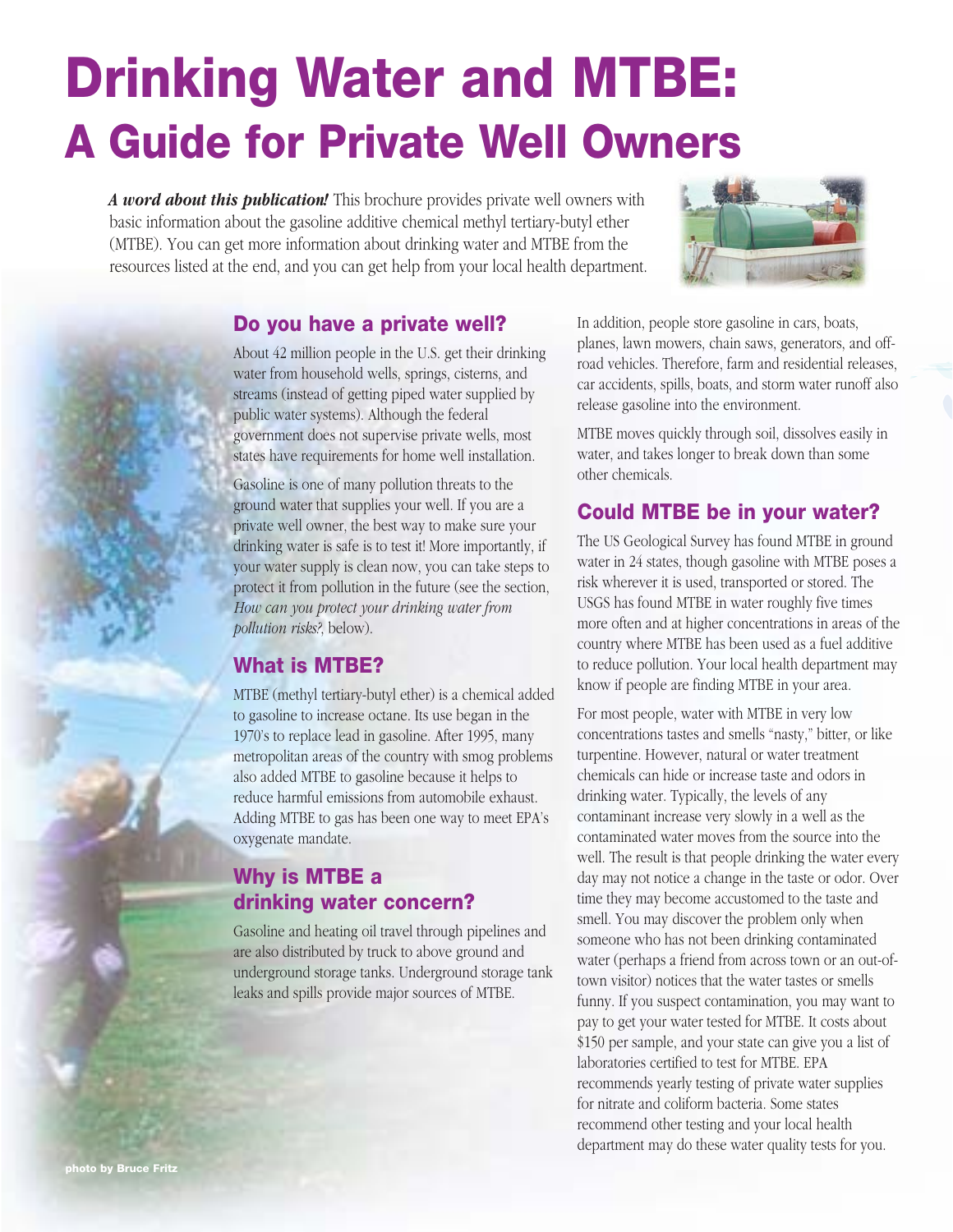### **How much MTBE is too much?**

Most people can taste and smell MTBE in very small amounts. According to EPA's Drinking Water Advisory, EPA reviewed health effects studies in 1997 and noted that drinking water with MTBE levels of 20 to 40 "parts per billion" (acceptable taste and odor) would probably not pose health risks. MTBE at 20 ppb in water is about the same as one drop in 500 gallons of water. EPA has efforts underway to fill some of the data gaps on health effects of MTBE and the extent of its occurrence in drinking water supplies.

Current data on MTBE levels in ground and surface waters indicate widespread and numerous detections at low levels of MTBE. However, in studies to date, only about one percent of the ground and surface water testing positive for MTBE has levels higher than 20 ppb. Leaks and spills from storage tanks have caused a limited number of drinking water wells to have high concentrations of MTBE.

Keep in mind that gasoline contains many chemicals, some of which could be in higher concentration in your water and a much more serious health concern. Immediately contact your local health officials if your water tastes or smells suspicious, and remember to test!



# **Do you need to take further action concerning MTBE?**

If you answer "no" or "unknown" to any of the questions in the following checklist, you should get more information (see the resources at the end of this brochure). If a question does not apply to you, just skip it.

# **A Checklist for identifying MTBE problems**

|                                                                                                                                                           | <b>Yes</b> | $N_{\boldsymbol{0}}$ | <b>Unknown</b> |
|-----------------------------------------------------------------------------------------------------------------------------------------------------------|------------|----------------------|----------------|
| Have you tested your well water in the last 12 months?                                                                                                    |            |                      |                |
| If gasoline is sold or stored within 1 mile of your well,<br>have you tested your water specifically for MTBE at least once?                              |            |                      |                |
| Have you asked the health department if there is any known<br>groundwater contamination reported in your community?                                       |            |                      |                |
| If you have an underground fuel storage tank (UST),<br>have you tested the tank for leaks in the last 12 months?                                          |            |                      |                |
| If you have an above-ground fuel storage tank (AST), have you tested the<br>soil around the tank to determine if there have been leaks, drips, or spills? |            |                      |                |
| If you have an AST, is it protected with concrete containment and<br>do you closely monitor the tank for leaks, drips, and spills?                        |            |                      |                |
| If you have either an AST or UST, do you have procedures to prevent leaks,<br>drips, or spills and as well as methods to clean them up immediately?       |            |                      |                |
| If there has been a vehicle accident or other instances of fuel spills on or<br>near your property, have you tested for MTBE since those occurrences?     |            |                      |                |
| Have you tested your water upon recognizing<br>a change in taste, smell, or appearance?                                                                   |            |                      |                |
| If you use gasoline-powered equipment, do you prevent leaks,<br>drips, and spills and do you clean them up immediately?                                   |            |                      |                |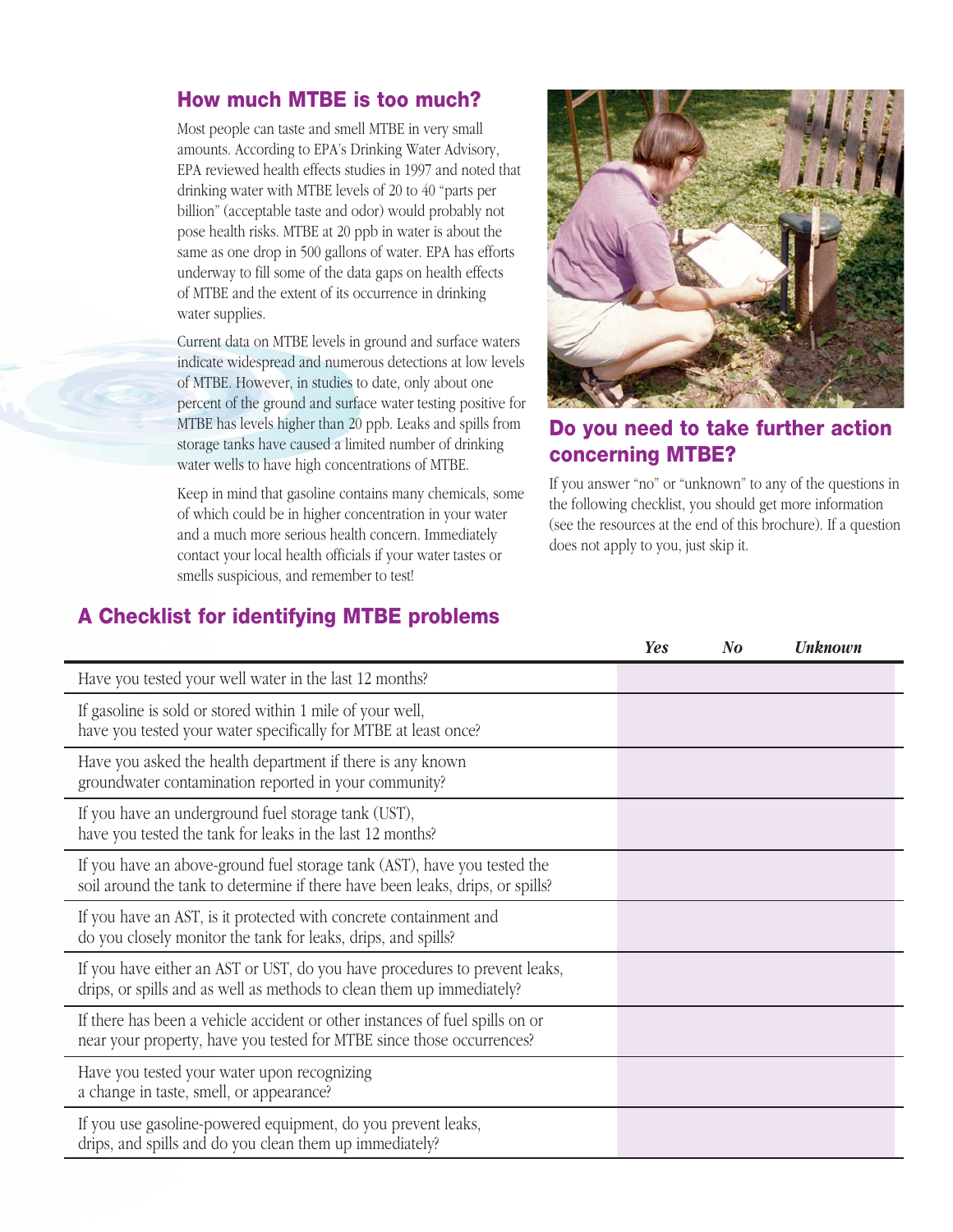## **What can you do if you have MTBE contamination?**

Make sure that you get a "certified treatment system" and consult with resources listed at the end of this brochure before you purchase a product. One not-for-profit, nongovernment organization, NSF International, certifies products to meet national and international standards. (See *Other Internet Websites* at the end of this brochure)

## **How can you protect your drinking water from pollution risks?**

MTBE in gasoline is just one of many types of chemicals that can contaminate your drinking water if not properly used and stored. In addition to gasoline, pesticides, herbicides and other chemicals are used on farms and around households. Use chemicals only as directed by the manufacturer, never apply more than is recommended, and follow proper clean up procedures. Don't build stockpiles! Stockpiling excess chemicals near your home or on your farm could be a contamination problem waiting to happen.

Protect your ground water supply when you build, modify, or close a well. Inspect septic systems, maintain your well cap and surface seals, keep well maintenance records, and do not drink from flooded wells. Take preventative steps to avoid contamination from fuel stored in an underground or above-ground storage tank. Use the checklist provided in this brochure to determine if you need to take action based upon your current or past use and storage of gasoline.

Use the *Home \*A\* Syst* and *Farm \*A\* Syst* Pollution Assessment Programs to assess the risk of gasoline and chemical use and storage on your farm or near your home. On the internet access **http://www.uwex.edu/farmasyst** (click on "search" then select "Petroleum Product Management" or "Private Drinking Water Supply" under the Household Topic Search to find worksheets developed in your state or region). To find program contacts in your state, click on the "Resources" button on this web site, or call **608-262-0024**.

## **How real is the threat of MTBE contamination?**

The Environmental Protection Agency and many scientific organizations continue to study the health risks and total environmental threat from gasoline containing MTBE. Fourteen states – nine of which are not required to use a fuel additive to limit air pollution in certain areas, have partially or completely banned the use of MTBE within their borders or made other regulations on its use. Even if MTBE is banned, it will be many years before it is eliminated from the environment. According to a report in the March 2001 Successful Farming magazine, even a minor spill of gasoline containing MTBE is a big threat to ground water supplies. In one instance, just ten gallons of gasoline containing MTBE was spilled as a result of an automobile accident on one person's property. This single event led to MTBE contamination of the water supply for twelve families.

#### **Summary**

You can protect your water supply through good practices that prevent contamination and by testing your water regularly. There is a great deal of information and there are many services available on the World Wide Web if you have a computer and an internet service provider. You can get much of the same information by calling the telephone numbers listed for the resources below. The US EPA and many states have free printed materials about MTBE and other water related topics.



photo by Ken Hammond diagram by Betsy True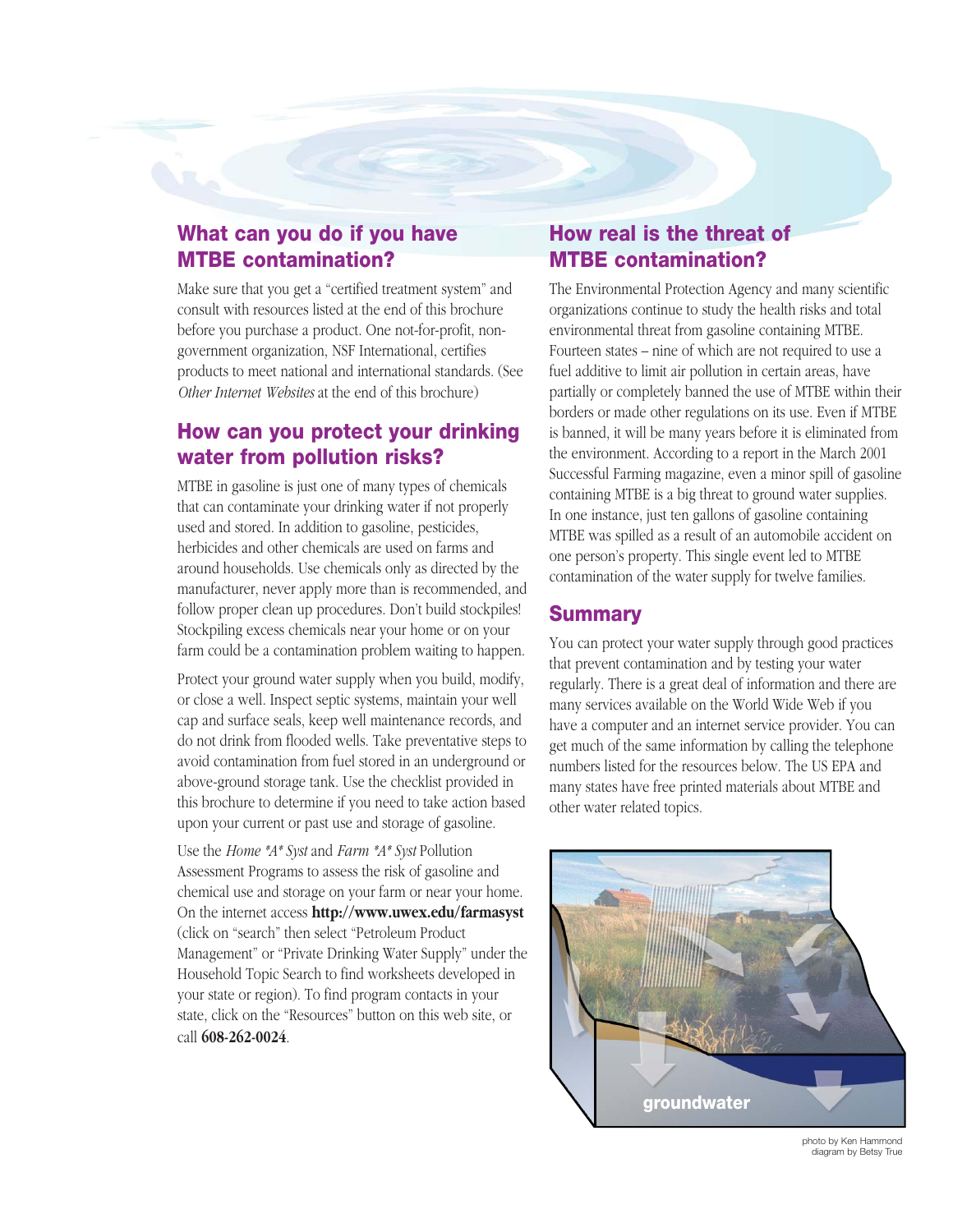# **Resources Available in Your State**

#### **Public Health**

You should first call your local or state public health department concerning local drinking water MTBE issues. Your local office may have some information about MTBE contamination, if it has occurred in your vicinity. A listing of and links to all state health agencies may be found at **http://www.fda.gov/oca/sthealth.htm**.

#### **Natural Resources and Environmental Quality**

Each state has a department of environmental or natural resource protection that works closely with the federal Environmental Protection Agency. These state offices help individuals keep their drinking water safe by providing information about well construction and protection Listings of and links to all state departments may be found at **http://risk.lsd.ornl.gov/CRE/CRE\_eco\_state.html**.

#### **Cooperative Extension**

County Cooperative Extension agents can help you evaluate risks to your drinking water supply, and find local sources of assistance. Listings of and links to all state University and Cooperative Extension offices may be found at **http://www.reeusda.gov/1700/statepartners/usa.htm**. These state web sites in turn will lead you to your county contacts. Links to state *Farm\*A\*Syst/Home\*A\*Syst* programs may be found by clicking "Resources" at **http://www. uwex.edu/farmasyst**, or call **608-262-0024**.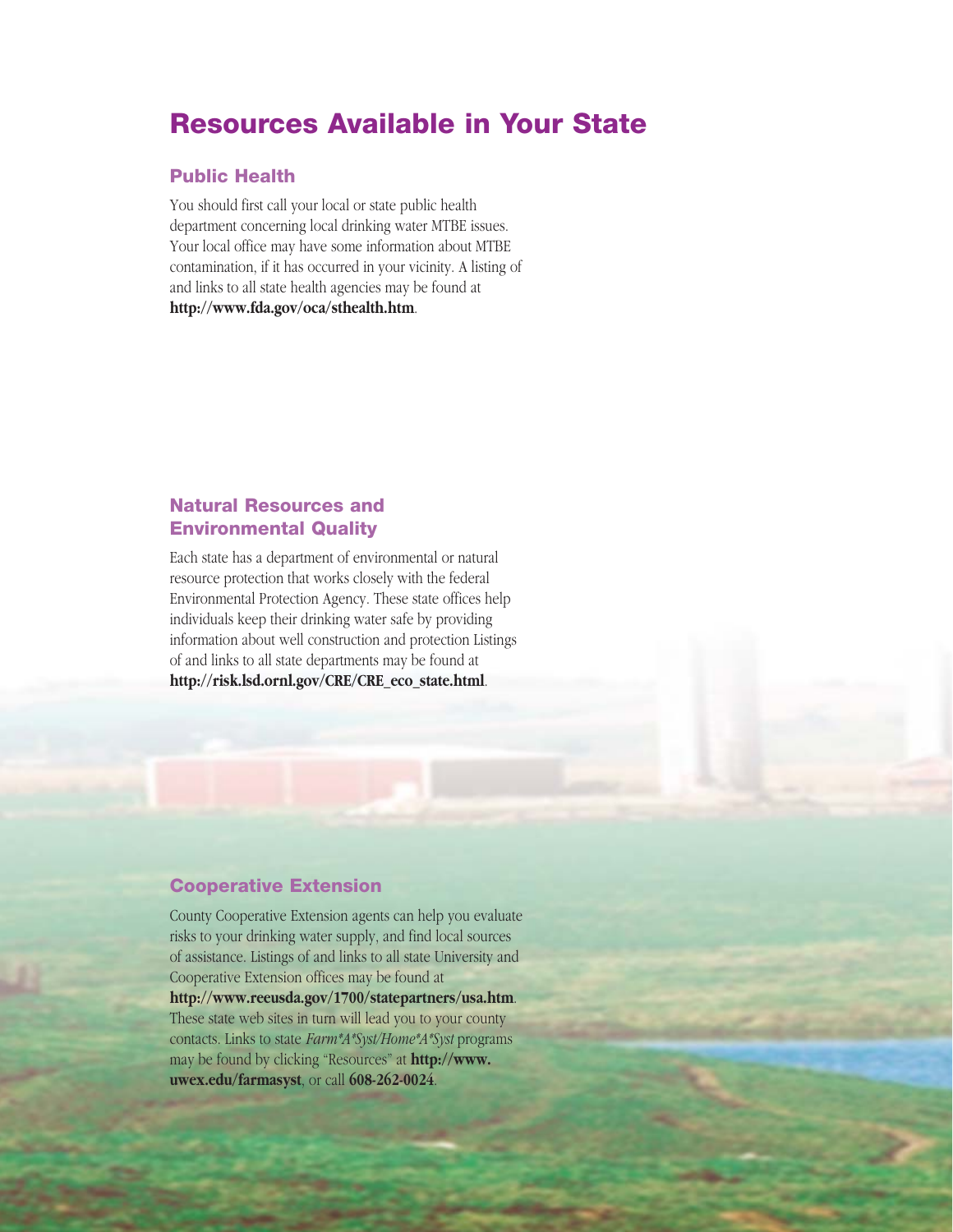# **Resources Available Nationwide**

The *Farm\*A\*Syst* and *Home\*A\*Syst* Programs, **608-262- 0024**, **http://www.uwex.edu/farmasyst**, provide farm and home environmental assessment materials and other publications that can help you protect your water supply. Supplies of this brochure may be obtained from this office.

#### **United States Environmental Protection Agency**

A number of publications and general information are available via the web site of the EPA Office of Water, Ground Water and Drinking Water: **http://www. epa.gov/safewater/mtbe.html**, and through EPA's general MTBE information web page: **http://www. epa.gov/mtbe/**. These web pages provide an overview of the MTBE issue and recent related actions by EPA. You can go from the "safewater" web page through links to get your local drinking water information ("memo to the states"), drinking water standards, and many other water-related subjects. Both pages also contain many links to EPA and other sites concerning MTBE.

You can call the *Safe Drinking Water (SDW) Hotline* at **800-426-4791** Monday through Friday 9:00am to 5:30pm EST to find out where to get your water tested, and for information specifically on MTBE and other drinking water issues. You can also obtain hard copy EPA publications at

no cost by calling the National Service Center for Environmental Publications (NSCEP) **800-490-9198**, or the Water Resource Center (WRC) **202-566-1729**. WRC may be reached by fax at **202-566-1736**; or email: center.waterresource@epa.gov. Anyone with access to the EPA web site is welcome to print, copy and distribute publication listings. EPA publications have no copy-right restrictions.

The Educational Resources Information Center (ERIC) **800- 276-0462**, and the National Technical Information Service **800-553-6847** (NTIS), provide EPA publications for a fee.

Information on states that have used MTBE reformulated gasoline is included in *Control of MTBE in Gasoline* (EPA 420-F-00-010), available at **www.epa.gov/otaq/ consumer/fuels/mtbe/f00010.htm**. *Drinking Water Advisory: Consumer Acceptability and Health Effects Analysis* (EPA-822-F-97- 009) can be downloaded from **http://www.epa.gov/OST/drinking/mtbe.html**, or obtained from the SDW Hotline.

The EPA Underground Storage Tank (UST) web site, **http://www.epa.gov/swerust1**/, is another good source of relevant information. This site includes a link to the EPA/UST State Investigation Reports on MTBE, which can be accessed directly at **http://www.epa.gov/swerust1/ mtbe/mtbestat.htm**.